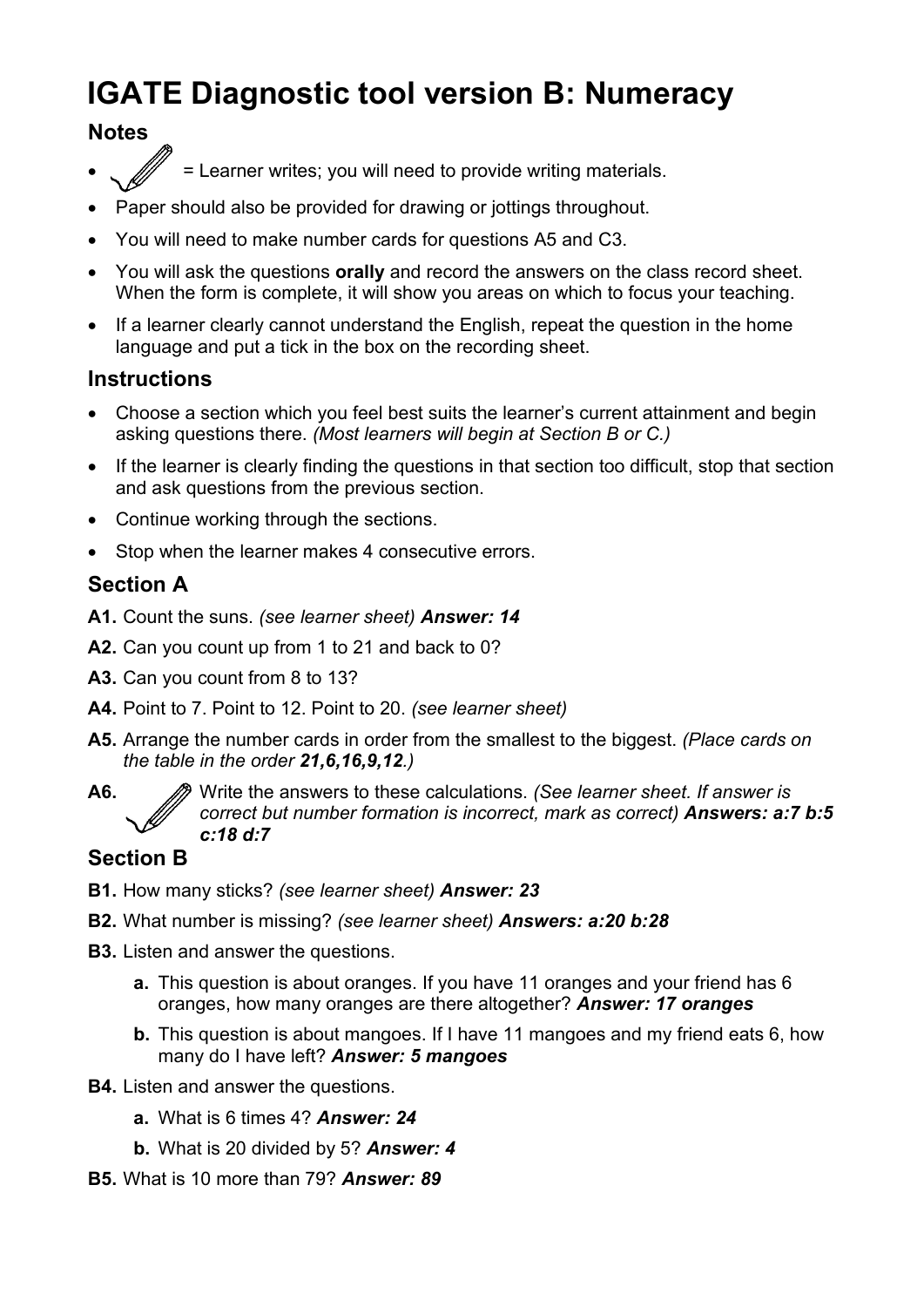## **Section C**

- **C1.** I'm going to ask you to do some counting.
	- **a.** Count on from 98 to 105.
	- **b.** Count back from 102 to 95.
- **C2.** Write these numbers: Forty-five. Sixteen. Two hundred and eleven. One hundred and three*. (all need to be correct)*
- **C3.** Put these number cards in order from smallest to biggest. *(Put cards on table in this order: 103,302,78,128,312.)*
- **C4.** Write the answers to the calculations, showing your workings. *(see learner sheet) Answers: a:213 b:93*
- **C5.** This question is about children in a school. There are 307 children altogether. 125 go on a field trip. How many are left in school? *Answer: 182*

## **Section D**

- **D1.** Which of these shapes show 1  $\overline{4}$  or fractions that are equal (equivalent) to one quarter? *(see learner sheet) Answer: All but the first one*
- **D2.** Point to the fraction that is bigger. Answer:  $a:\frac{1}{5}$  b:  $\frac{5}{3}$ 3
- **D3.** Add  $\frac{2}{16}$ 10 and 3  $\overline{{10}}$  (write the fractions for the learner as you ask the question)

Answer: 
$$
\frac{4}{10}
$$
 or  $\frac{2}{5}$ 

- **D4.** What is two thirds of 24? *Answer: 16*
- **D5.** A school has 2 1  $\overline{4}$  litres of Mazoe for drinks for sports day. If 3  $\overline{4}$  of a litre is used after the first race, how much is left? *Answer: 1*  $\frac{1}{2}$  $\mathbf{z}$ *litres*

## **Section E**

**E1.** Listen and answer the questions.

I travel 175 km from my village to Bulawayo, and my friend travels 250 km from their village to Bulawayo*. (point to places on illustration below as you speak)* 

- a) To visit my friend I have to catch a bus to Bulawayo and then catch another bus to her house. *(point to illustration)* How many km do I travel? *Answer: 425km*
- b) How much shorter is my journey to Bulawayo than my friend's journey? *(point to illustration) Answer: 75km shorter*

**E2.** Write the answers to the calculations, showing your workings *(see learner sheet) Answers: a:75 b:13*

- **E3.** Listen and answer the questions.
	- a) I have \$15 on my phone. I use \$3,00 a day. For how many days can I use my phone? *Answer: 5 days*
	- b) If I sell 12 chickens for \$6 each, how much money do I receive? *Answer: \$72*
- **E4.** I buy a bag of mealie-meal for \$5,50, a butternut for \$1,80 and a bar of soap for \$2,20. How much must I pay? *Answer: \$9,50*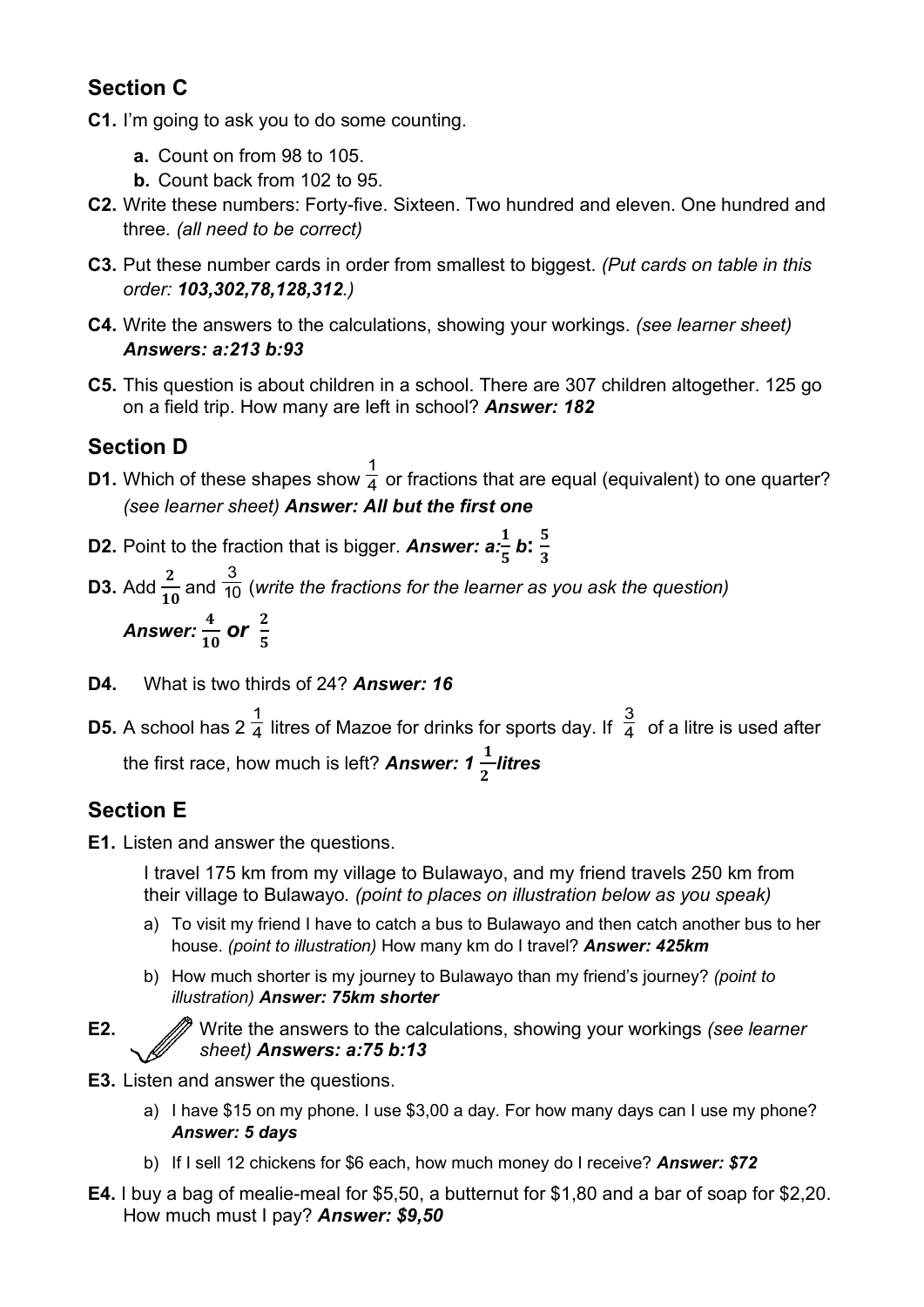## **IGATE Diagnostic tool: Numeracy Test 1 LEARNER SHEET**

**SECTION A**



### **SECTION B**

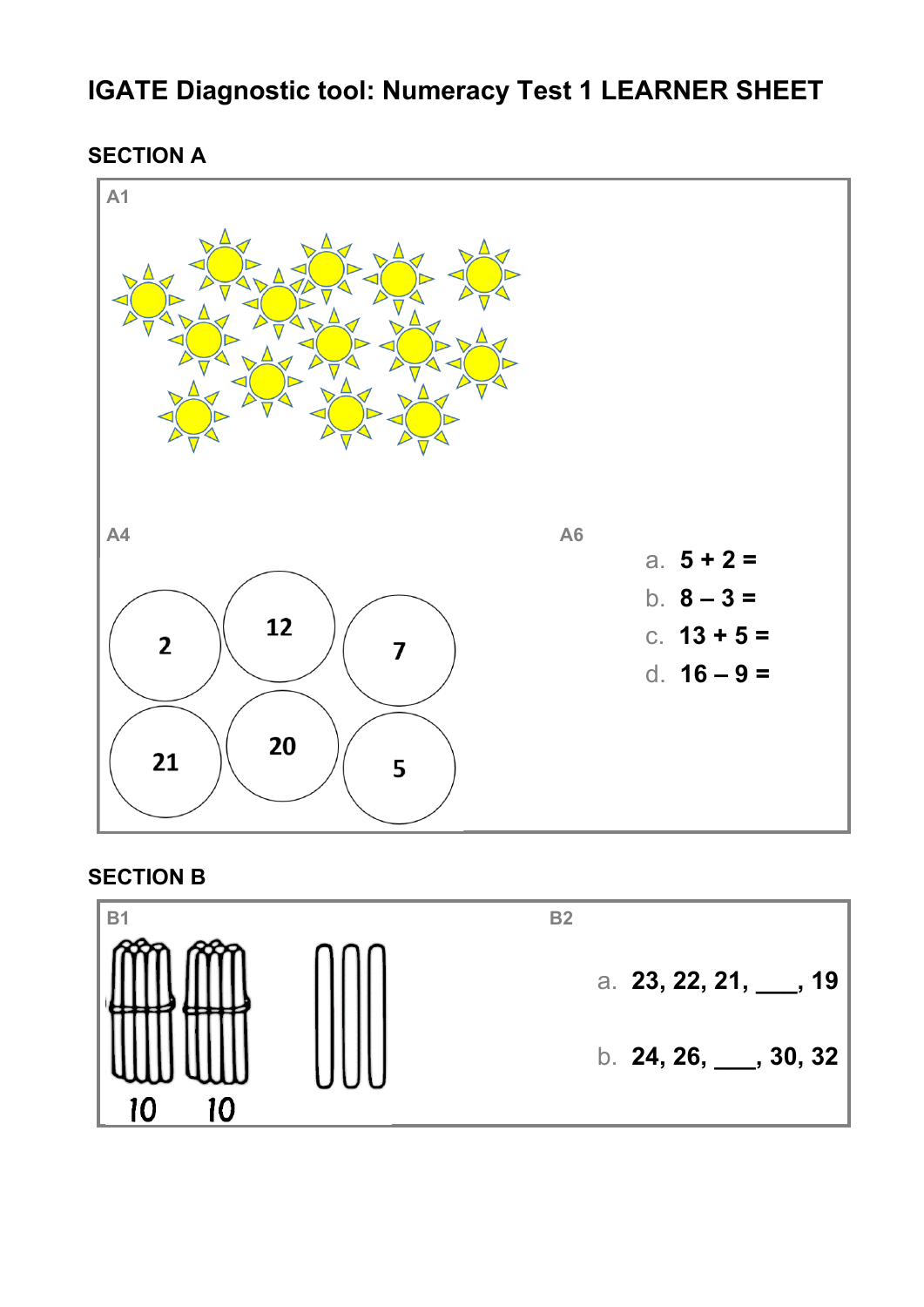### **SECTION C**

**C4**  a. **138 + 75 =** b. **167 – 74 =**

### **SECTION D**



### **SECTION E**

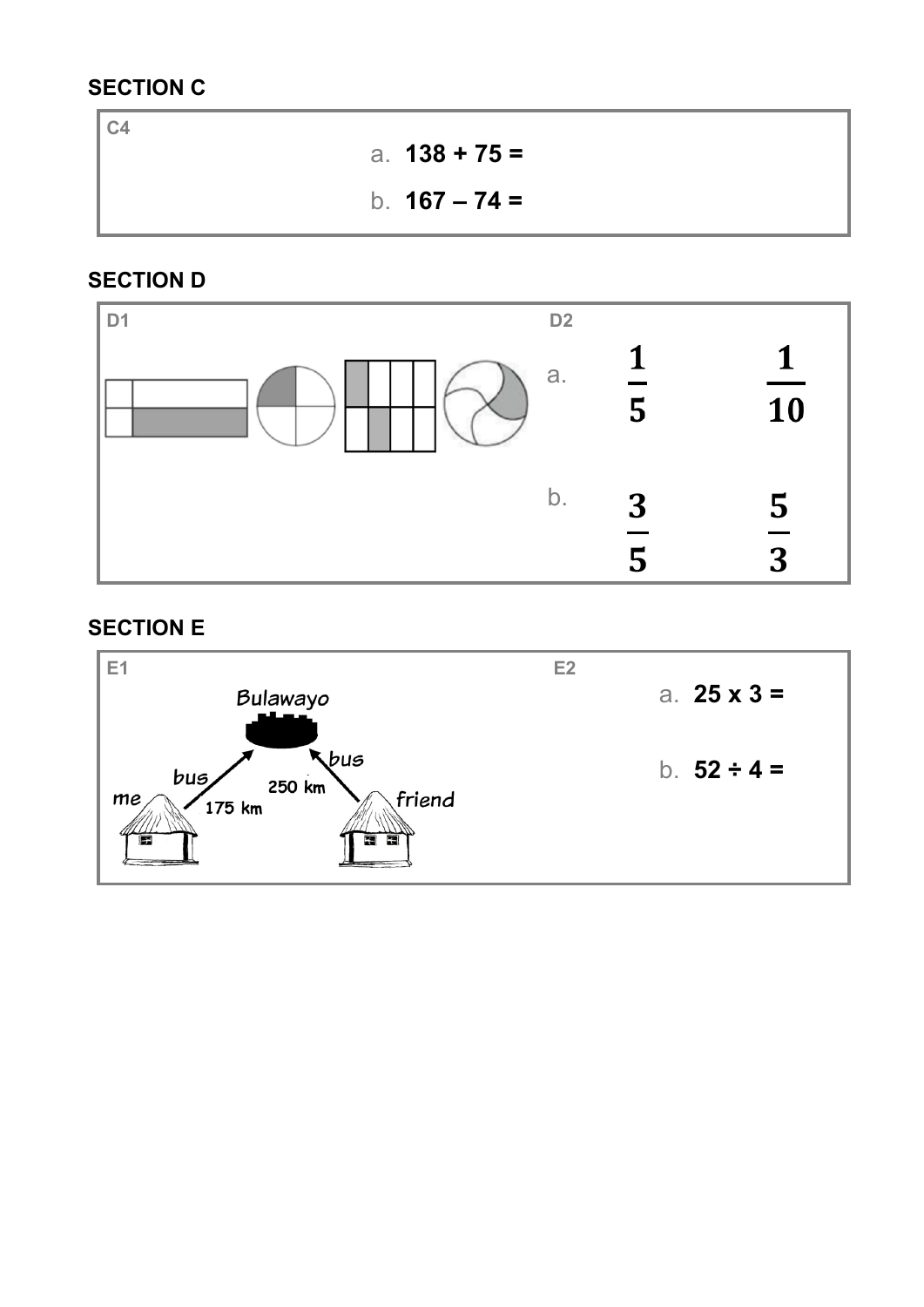# **Using the results of the Numeracy diagnostic tool**

| <b>Question</b><br>number | <b>Total</b><br>correct<br>answers<br>for class | <b>Skill or concept</b>                                              | <b>Supporting module activities</b>                           |
|---------------------------|-------------------------------------------------|----------------------------------------------------------------------|---------------------------------------------------------------|
| A <sub>1</sub>            |                                                 | Counting up to 20 objects                                            | Mod. 1, Activity 1.2 (slowly<br>increase to 20)               |
| A2                        |                                                 | Counting forward and back<br>orally within 20                        | Mod. 1, Activity 1.1 steps 1-3 then<br>Mod. 2, Activity 2.1   |
| A <sub>3</sub>            |                                                 | Counting on from a number                                            | Mod. 2, Activity 2.1                                          |
| A4                        |                                                 | Reading written numbers                                              | Mod. 1, Activity 1.1                                          |
| A <sub>5</sub>            |                                                 | Arranging numerals in order                                          | Mod. 1, Activity 1.1 steps 4-6<br>(slowly increase to 20)     |
| A6a                       |                                                 | Addition of whole numbers<br>less than 10                            | Mod. 1, Unit 3 All activities                                 |
| A6b                       |                                                 | Subtraction of whole numbers<br>within 10                            | Mod. 2, Activity 1.3                                          |
| A <sub>6</sub> c          |                                                 | Addition of whole numbers<br>less than 20                            | Mod. 2, Activity 2.2                                          |
| A6d                       |                                                 | Subtraction of whole numbers<br>within 20                            | Mod. 2, Activity 3.1 steps 4-7<br>(increase to within 20)     |
| <b>B1</b>                 |                                                 | Place value within 50                                                | Mod. 2, Activity 2.3                                          |
| B <sub>2</sub> a          |                                                 | Supplying missing numbers in<br>sequence (backwards, ones)           | Mod. 2, Activity 2.1 (use bigger<br>numbers)                  |
| B <sub>2</sub> b          |                                                 | Supplying missing numbers in<br>sequence (forwards, twos)            | Mod. 4, Activity 2.2                                          |
| B <sub>3</sub> a          |                                                 | Addition in everyday contexts                                        | Mod. 2, Activity 3.1 steps 1-3 (add<br>contexts)              |
| B <sub>3</sub> b          |                                                 | Subtraction in everyday<br>contexts                                  | Mod. 2, Activity 3.1 steps 4-7 (add<br>contexts)              |
| B <sub>4</sub> a          |                                                 | Multiplication of two single<br>numbers in context                   | Mod. 3, Activity 3.1 (add context<br>when concept understood) |
| B <sub>4</sub> b          |                                                 | Division of whole numbers<br>(two digit by one digit, in<br>context) | Mod. 3, Activity 1.3 (add context<br>when concept understood) |
| <b>B5</b>                 |                                                 | Identification of a number ten<br>more than any two digit<br>number  | Mod. 2, Activity 2.3                                          |
| C <sub>1a</sub>           |                                                 | Counting on across 100                                               | Mod. 2, Activity 2.3 'In Practice'                            |
| C1b                       |                                                 | Counting backwards across<br>100                                     | Mod. 2, Activity 2.1 (counting<br>across 100)                 |
| C <sub>2</sub>            |                                                 | Writing two and three digit<br>numbers using numerals                | Mod. 3, Activity 1.1 then Mod. 3,<br>Act. 1.2 and 1.3         |
| C <sub>3</sub>            |                                                 | Arranging numerals in order                                          | Mod. 3, Activity 1.3                                          |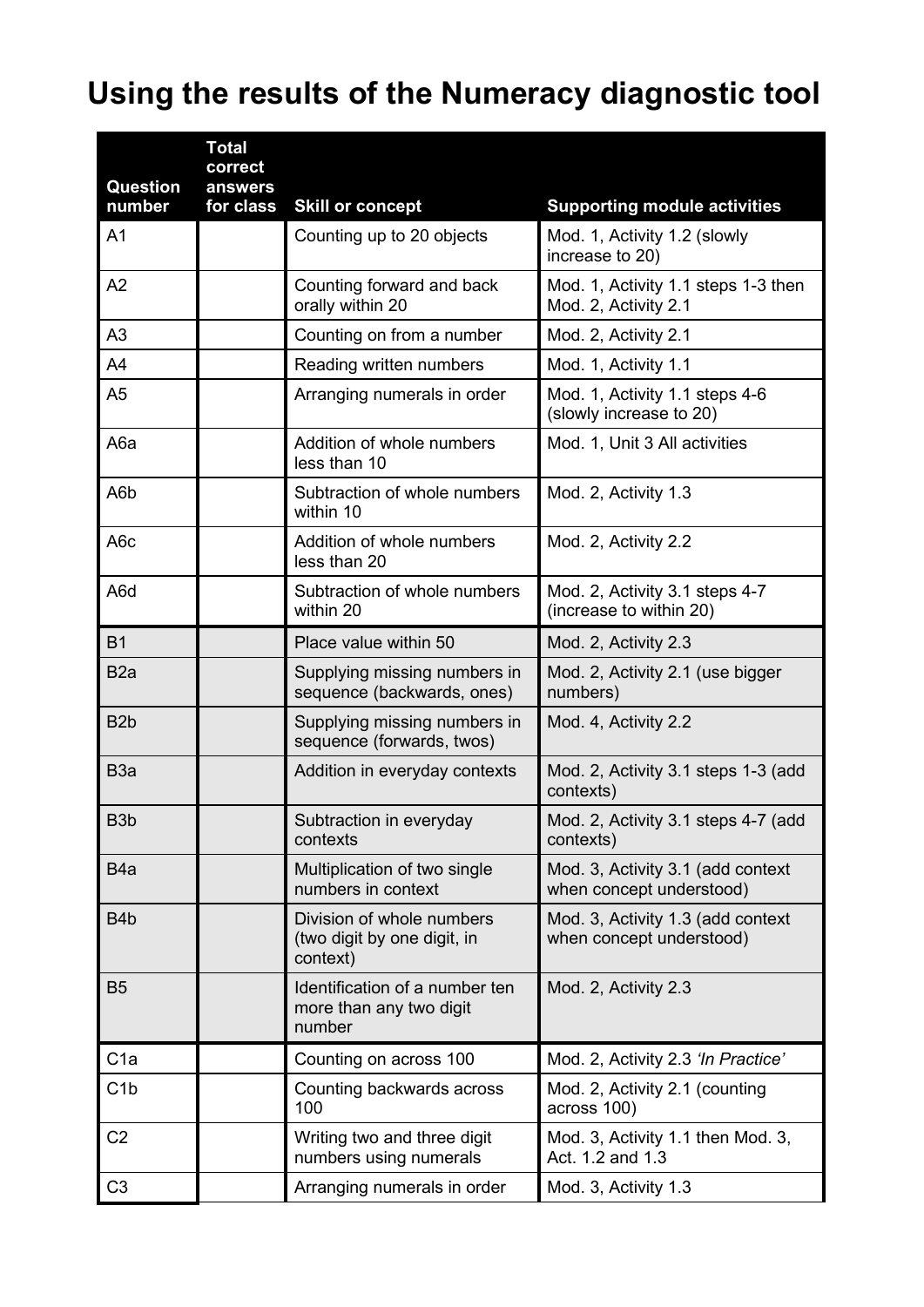| C <sub>4</sub> a | Addition of two and three digit<br>numbers including carrying                    | Mod. 3, Activity 2.1 then Activity<br>2.3 and Activity 3.2          |
|------------------|----------------------------------------------------------------------------------|---------------------------------------------------------------------|
| C4b              | Subtraction of two and three<br>digit numbers requiring<br>regrouping (exchange) | Mod. 3, Activity 2.2 then Activity<br>3.1 and Activity 3.3          |
| C <sub>5</sub>   | Subtraction in everyday<br>context                                               | Mod. 3 Units 2 and 3, include<br>contexts                           |
| D <sub>1</sub>   | Identification of fraction<br>shaded in diagram                                  | Mod. 6, Activity 1.1 Steps 1-8                                      |
| D <sub>2a</sub>  | <b>Comparing fractions</b>                                                       | Mod. 6, Activity 1.1 Step 9                                         |
| D <sub>2</sub> b | <b>Comparing fractions</b>                                                       | Mod 6, Activity 1.2                                                 |
| D <sub>3</sub>   | Addition of two proper<br>fractions, same denominator                            | Mod. 6, Activity 2.2                                                |
| D <sub>4</sub>   | Identification of fractions of<br>quantities                                     | Mod. 6, Activity 2.1                                                |
| D5               | Subtraction of fractions from<br>mixed numbers (same<br>denominator)             | Mod. 6, Activity 2.3                                                |
| E <sub>1a</sub>  | Addition of three digit numbers<br>in everyday context                           | Mod. 3, Units 2 and 3, include<br>contexts                          |
| E <sub>1b</sub>  | Subtraction of three digit<br>numbers in everyday contexts                       | Mod. 3, Units 2 and 3, include<br>contexts                          |
| E <sub>2a</sub>  | Multiplication of two digit by<br>one digit numbers                              | Mod. 5, Activity 2.1 then Activity<br>2.2                           |
| E <sub>2</sub> b | Division of two digit by one<br>digit numbers                                    | Mod. 5, Activity 3.1 then Activity<br>3.2                           |
| E <sub>3a</sub>  | Division in everyday contexts                                                    | Mod. 5, Activity 3.3                                                |
| E <sub>3</sub> b | Multiplication in every day<br>contexts                                          | Mod. 5, Activity 3.3                                                |
| E <sub>4</sub>   | Addition of decimal numbers<br>(in context)                                      | Mod. 6, Activity 3.2 (introduce<br>context when concept understood) |